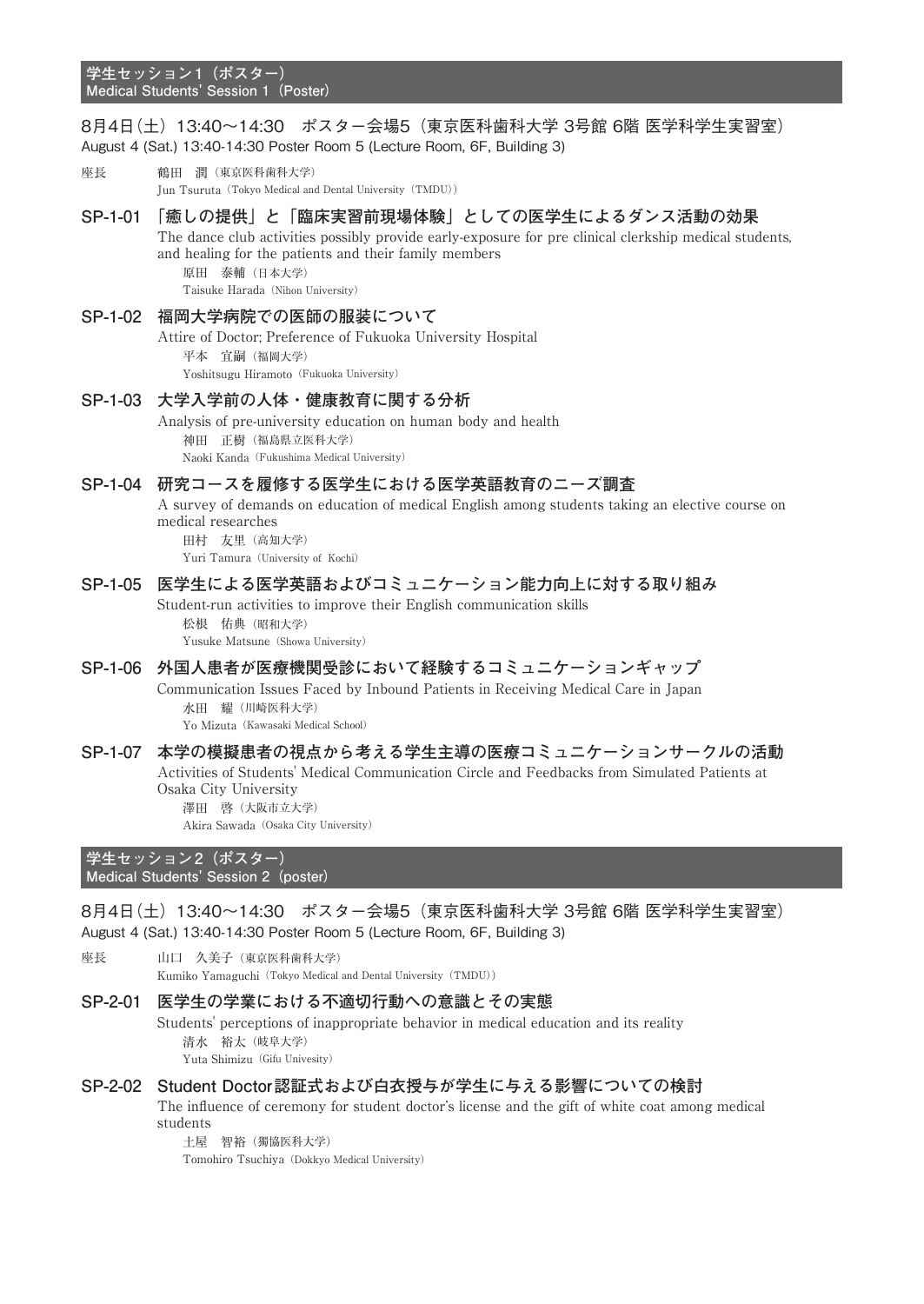#### **SP-2-03 放射線技術科学科学生が描く理想の診療放射線技師像の形成要因**

Form factors of ideal radiological technologist that students delineate 菊池 恭子(鈴鹿医療科学大学) Kyoko Kikuchi(Suzuka University of Medical Science)

#### **SP-2-04 福島県立医科大における災害・放射線医学教育の変遷**

The changes about medical education for disaster and radiology at Fukushima Medical University 鈴木 禄貴(福島県立医科大学) Yoshiki Suzuki (Fukushima medical university)

# **SP-2-05 臨床医学教育に対する学生の意識調査 ―関西医科大学での調査**

Students' Perceptions for Clinical Lectures in Kansai Medical University 中井 勝也(関西医科大学) Katsuya Nakai(Kansai Medical University)

**SP-2-06 臨床医学教育に対する学生の意識調査 ―香川大学医学部での調査**

Students' perceptions for clinical lectures in Kagawa University 上谷 真生(香川大学) Mao Kamitani(Kagawa University)

## **SP-2-07 海外派遣プログラム ~アイオワ大学にて~**

Overseas Program ~At the University of IOWA~ 谷 奏慧(近畿大学) Kanae Tani(Kindai University)

#### **学生セッション3(ポスター) Medical Students' Session 3(Poster)**

## 8月4日(土)13:40~14:30 ポスター会場5(東京医科歯科大学 3号館 6階 医学科学生実習室) August 4 (Sat.) 13:40-14:30 Poster Room 5 (Lecture Room, 6F, Building 3)

座長 工藤 敏文(東京医科歯科大学) Toshifumi Kudo (Tokyo Medical and Dental University)

## **SP-3-01 反転授業とピア・ティーチングを取り入れた身体診察能力向上のための Interest Groupの取り組み**

Interest Group incorporating flipped classroom and peer teaching for improving students' physical examination skills

三浦 彩人(千葉大学) Saito Miura (Chiba University)

#### **SP-3-02 筑波大学における臨床実習改善のための学生による活動報告**

Report of the activity by students for the improvement of clinical clerkship in University of Tsukuba 前島 拓矢(筑波大学)

Takuya Maejima (University of Tsukuba)

## **SP-3-03 ベトナム臨床研修で学んだ、日本とベトナムの医学生の臨床実習の違い**

The differences between Japanese and Vietnamese clinical clerkships that I have perceived 中村 雄一(近畿大学) Yuichi Nakamura (Kindai University)

#### **SP-3-04 医学部学生と医学部以外の学生のHPVワクチンに対する知識と意識の違い**

The difference of knowledge and awareness on HPV vaccines between medical students and non-medical students

野田 貴美子(佐賀大学) Kimiko Noda (Saga University)

# **SP-3-05 新入生の患者安全意識の検討**

Analysis of patient safety consciousness of first year students 朱 暁人(帝京大学) Akihito Shu(Teikyo University School of Medicine)

#### **SP-3-06 基礎配属の一貫としての長期にわたるフィールドワークの利点について**

Benefits of a long term fieldwork during an introductory program for assignment to medical departments

高島 わかな(和歌山県立医科大学) Wakana Takashima(Wakayama Medical University)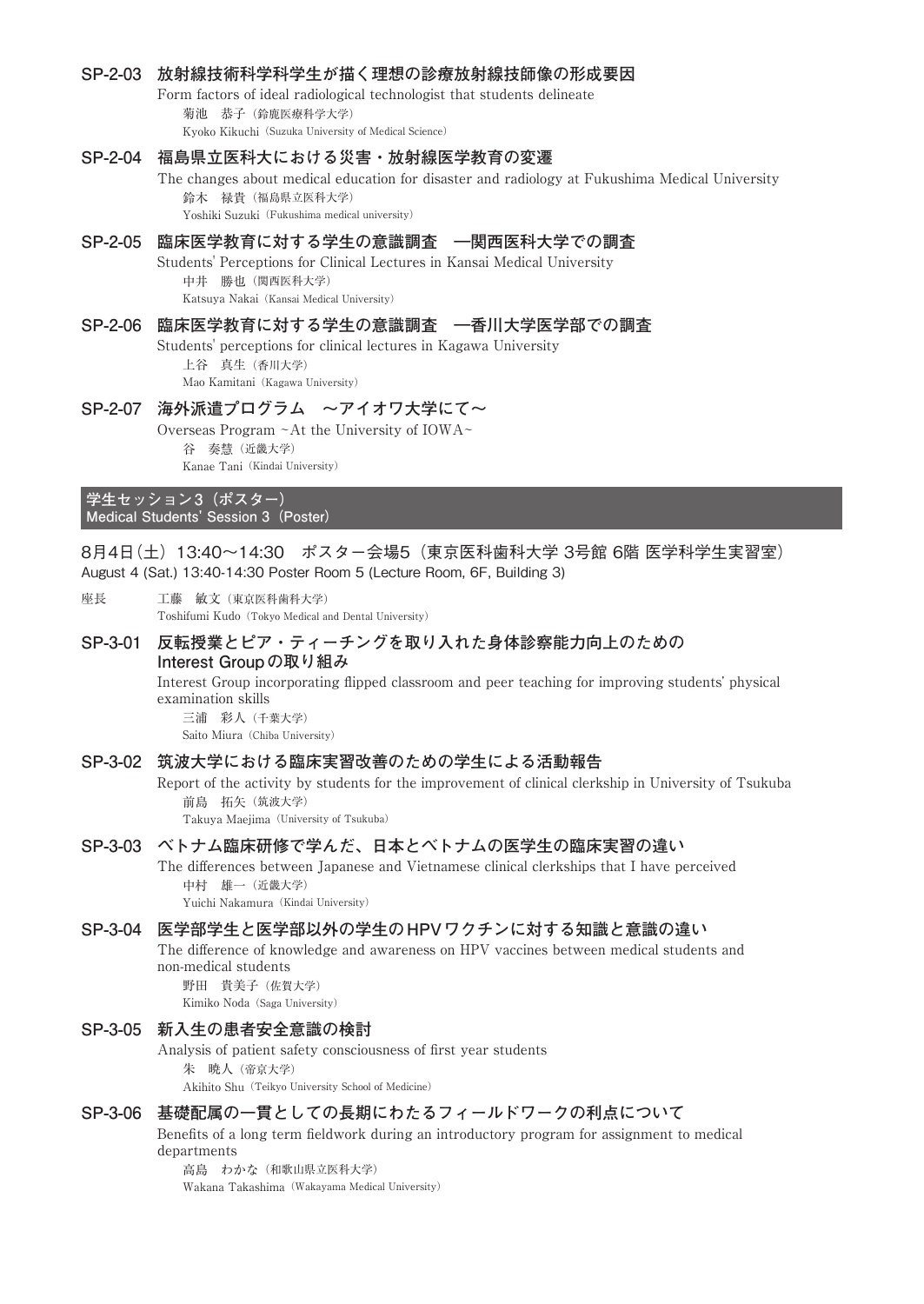## **SP-3-07 患者・医療スタッフ・学生アンケートに基づく地域医療実習のプログラム作成**

Provision of programs for community medical training based on patient, medical staff, and student questionnaires

鈴木 泉章(岩手医科大学) Motoaki Suzuki (Iwate Medical University)

#### **SP-3-08 東北医科薬科大学における地域医療教育の効果の調査および考察**

Investigation and discussion of the effect of regional medical education at Tohoku Medical and Pharmaceutical University

石山 良生(東北医科薬科大学)

Yoshitaka Ishiyama (Tohoku Medical and Pharmaceutical University)

**学生セッション4(ポスター) Medical Students' Session 4(Poster)**

## 8月4日(土)13:40~14:30 ポスター会場5(東京医科歯科大学 3号館 6階 医学科学生実習室) August 4 (Sat.) 13:40-14:30 Poster Room 5 (Lecture Room, 6F, Building 3)

座長 高橋 誠(東京医科歯科大学) Makoto Takahashi (Tokyo Medical and Dental University)

## **SP-4-01 CPCクラブにおけるシミュレーターを用いた外来診療型イベントの試み**

A trial of the outpatient care type event using simulators in the Clinico-pathological conference club 井手口 直(近畿大学)

Nao Ideguchi (Kindai University)

## **SP-4-02 教育用呼吸療法技術トレーニングシステムの開発 ―呼吸回路・肺胞拡散能・患者バイタルサインモデルの導入―**

Development of an educational artificial ventilator training system -Introduction of respiratory circle model, alveolar diffusing capacity model and vital sign model-清水 理史(広島工業大学)

Masafumi Shimizu(Hiroshima Institute of Technology)

#### **SP-4-03 医療系多職種学生による重症外傷患者対応シミュレーションの検討**

A Study on Simulation Education for Severely Trauma Patients in Inter-professional Medical Students

野口 佐弥香(京都橘大学) Sayaka Noguchi (Kyoto Tachibana University)

## **SP-4-04 医学生による体育会学生を対象としたAED講習会を開催して**

AED Training for Students of Sports Club by Medical Students 永澤 佳奈(大阪市立大学)

Kana Nagasawa (University of Osaka City)

## **SP-4-05 教育病院における初期研修医数の分析** Analysis of factors which attracts residents at clinical education hospitals 一木 優太郎(富山大学)

Yutaro Ikki (University of Toyama)

#### **SP-4-06 総合診療科専攻医の共感の認識構造:質的研究**

Conceptual Structure of Empathy in General Medicine Senior Residents: A Qualitative Study 當山 萌香(名古屋大学) Moeka Toyama(Nagoya University)

**学生セッション5(ポスター) Medical Students' Session 5(Poster)**

## 8月4日(土)13:40~14:30 ポスター会場5(東京医科歯科大学 3号館 6階 医学科学生実習室) August 4 (Sat.) 13:40-14:30 Poster Room 5 (Lecture Room, 6F, Building 3)

座長 川上 千春(聖路加国際大学)

Chiharu Kawakami(St.Luke's International University)

## **SP-5-01 「屋根瓦を学生にも!」医学部学生による高校生への医学教育実践の試み**

New attempt of medical education for High school students by medical students 徳本 秀哉(九州大学) Shuya Tokumoto (Kyushu University)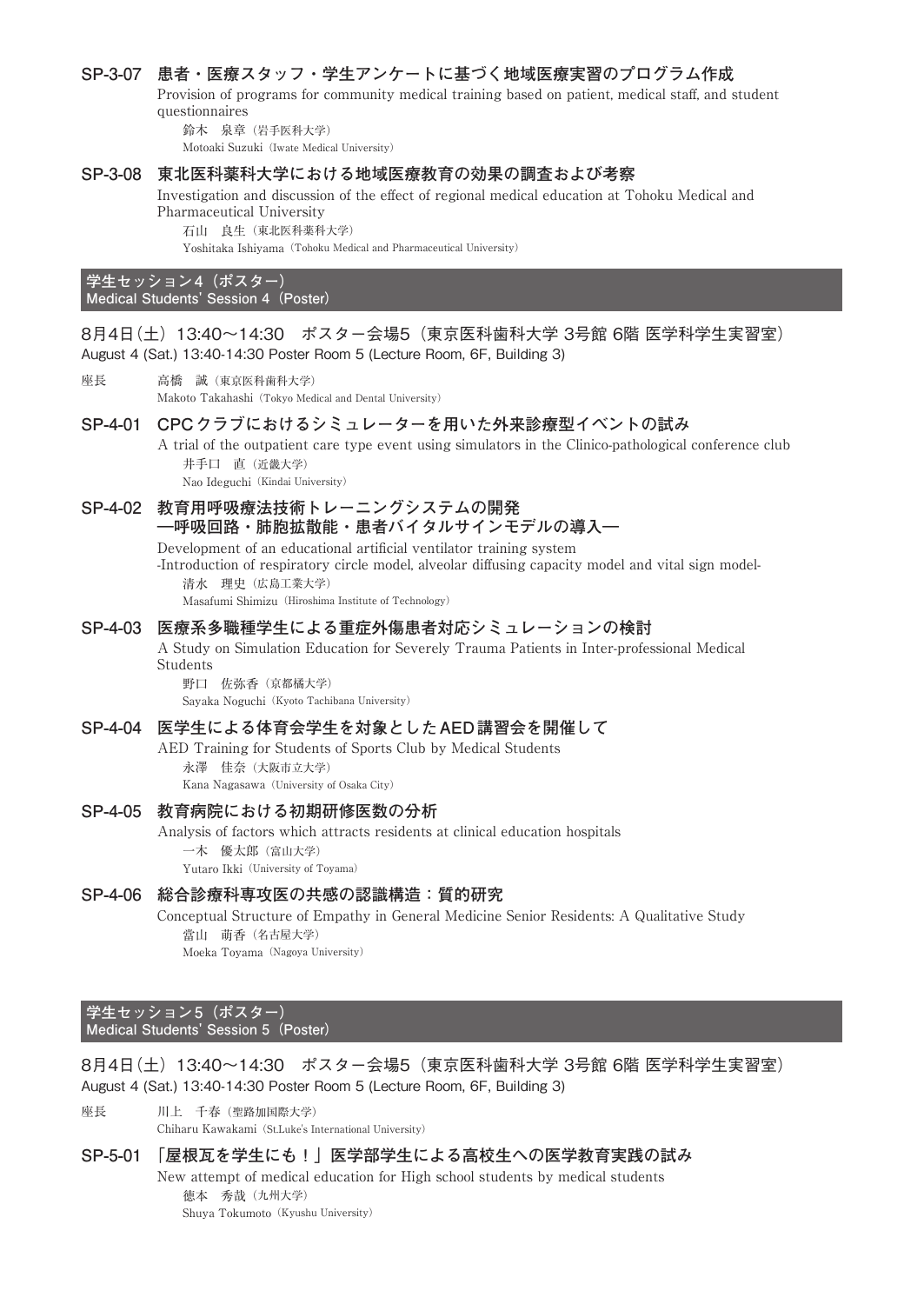#### **SP-5-02 看護実習におけるデブリーフィング(振り返り会話)の応用**

Application of debriefing in nursing student practice 酒井 伶菜(岐阜聖徳学園大学) Rena Sakai(Gifu Shotoku Gakuen University)

#### **SP-5-03 イラスト作成による自己主導型学習者を目指した学習スタイルの確立**

Development of learning style aimed at self-directed learners using illustration creation 塩谷 彩華(岐阜聖徳学園大学) Ayaka Enya(Gifu Shotoku Gakuen University)

**SP-5-04 Active Book Dialogue の実践と効果** Practice and Effect of Active Book Dialogue 佐藤 美穂(防衛医科大学校) Miho Sato (National Defense Medical College)

#### **SP-5-05 Active Book Dialogueの応用**

Application of Active Book Dialogue 堀尾 理帆(防衛医科大学校) Riho Horio(National Defense Medical College)

#### **SP-5-06 地域の親子対象イベント「子ども医学部」「テディベア病院」に 医学生ボランティアとして参加して**

Experience of the community parent / child event, "Children's Medical School", "Teddy Bear Hospital" as a medical student volunteer 稲田 依子(久留米大学)

Yoriko Inada (Kurume University)

## **SP-5-07 外傷初期診療セミナーの参加学生の講義内容への理解度に関する検討**

Analysis of the degree of comprehension of medical students about the contents of lecture for trauma primary care

田内 雅士(福島県立医科大学) Masashi Tauchi(Fukushima Medical University)

# **学生セッション6(ポスター)**

**Medical Students' Session 6(Poster)**

## 8月4日(土)13:40~14:30 ポスター会場5(東京医科歯科大学 3号館 6階 医学科学生実習室) August 4 (Sat.) 13:40-14:30 Poster Room 5 (Lecture Room, 6F, Building 3)

座長 則武 加奈子(東京医科歯科大学歯学部附属病院) Kanako Noritake (Tokyo Medical and Dental University)

## **SP-6-01 多職種連携教育に対する認識尺度(IEPS)日本語版の信頼性と妥当性の検証**

Verifying the reliability and validity of the Japanese version of Interdisciplinary Education Perception Scale (IEPS)

鈴木 日向(名古屋大学) Hyuga Suzuki(Nagoya Univercity)

# **SP-6-02 福島県飯舘村におけるTCMの活動報告および多職種連携教育の有効性の考察**

Activity Report of TCM in Iitate Village, Fukushima Prefecture and Consideration of Effectiveness of Interprofessional Education.

鈴木 法彦(東北医科薬科大学) Norihiko Suzuki(Tohoku Medical and Pharmaceutical University)

#### **SP-6-03 学生がつくるまちと未来 ―福島県飯舘村における,地域復興へのIPEの応用ー**

Students Can Make the Region and the Future― Application of IPE to Regional Reconstruction in Iitate Village, Fukushima Prefecture ―

鈴木 法彦(東北医科薬科大学)

Norihiko Suzuki(Tohoku Medical and Pharmaceutical University)

## **SP-6-04 帝京大学医療系学生が協働実施した心肺蘇生市民公開講座における インストラクション成果**

The instructional outcome in Basic Life Support training for community citizens provided by a cooperative team of medical, pharmacy, and medical technology school students in Teikyo University

大島 まや(帝京大学) Maya Oshima (Teikyo University)